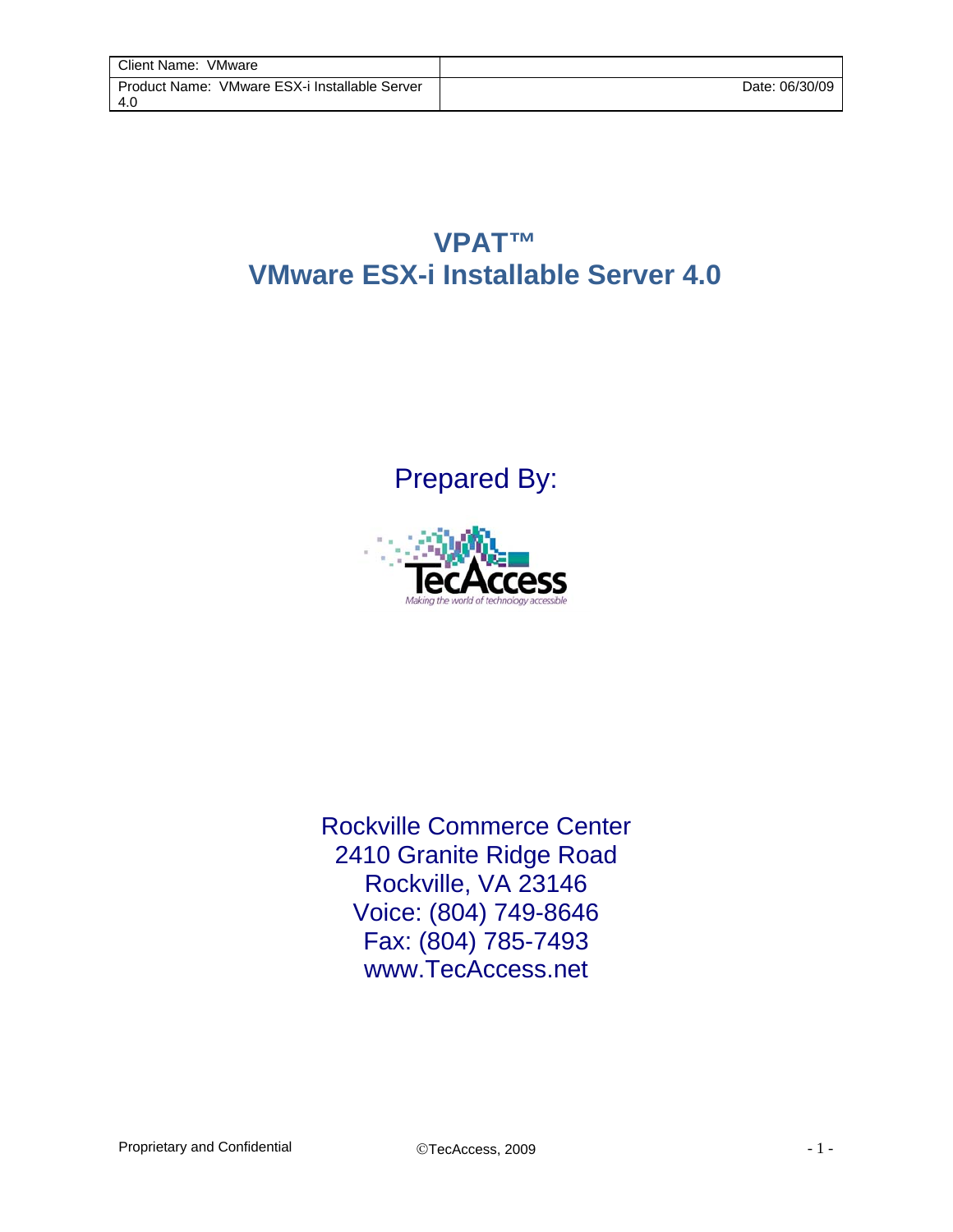## **VPAT**

**Product:** VMware ESX-i Installable Server 4.0 **Components covered:** ESX-i Installable Server 4.0 **Contact for more information:** http://www.VMware.com **Date:** June 2009

| <b>Summary of Voluntary Product Accessibility Template</b>                      |                            |                                                                                                            |  |
|---------------------------------------------------------------------------------|----------------------------|------------------------------------------------------------------------------------------------------------|--|
| <b>Criteria</b>                                                                 | <b>Supporting Features</b> | <b>Remarks and</b><br><b>Explanations</b>                                                                  |  |
| Section 1194.21 Software<br><b>Applications and Operating</b><br><b>Systems</b> | <b>Supports</b>            | <b>Text-based administration</b><br>of VMware ESX-i<br>Installable Server 4.0 is<br>supported but limited. |  |
| Section 1194.22 Web-<br>based Internet Information<br>and Applications          | Not Applicable             | Refer to 1194.22 for<br>details.<br>The Web based GUI allows<br>limited access to ESX-i<br>Installable 4.0 |  |
| Section 1194.23<br>Telecommunications<br><b>Products</b>                        | Not Applicable             |                                                                                                            |  |
| Section 1194.24 Video and<br><b>Multimedia Products</b>                         | Not Applicable             |                                                                                                            |  |
| Section 1194.25 Self-<br>contained, Closed Products                             | Not Applicable             |                                                                                                            |  |
| Section 1194.26 Desktop<br>and Portable Computers                               | Not Applicable             |                                                                                                            |  |
| Section 1194.31 Functional<br>Performance Criteria                              | <b>Supports</b>            | Refer to 1194.31 for<br>details.                                                                           |  |
| Section 1194.41<br>Information,<br>Documentation and<br>Support                 | <b>Supports</b>            | Please reference the<br>included 1194.41 section.                                                          |  |

## **Supporting Features (second column on VPAT)**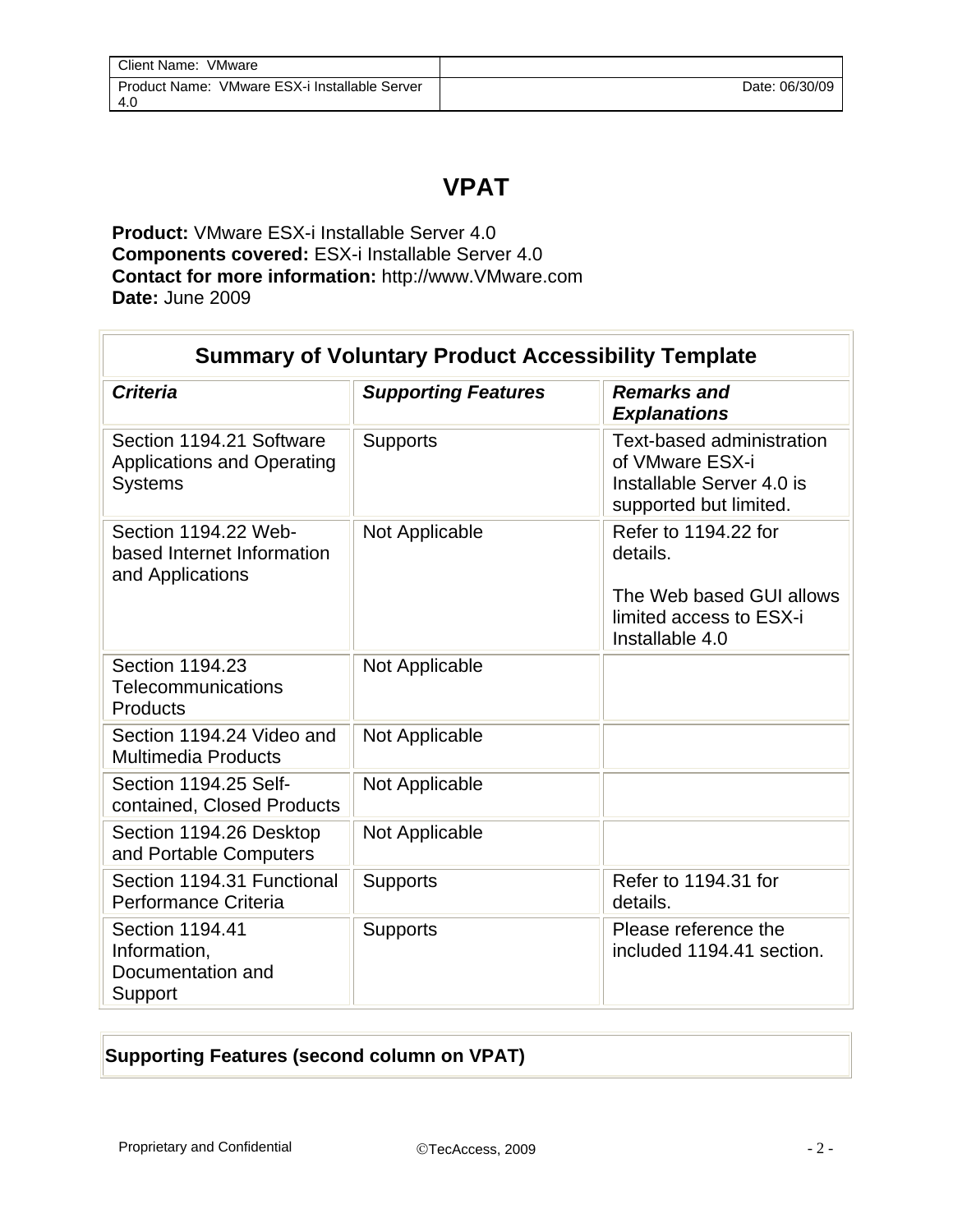| Client Name: VMware                                  |                |
|------------------------------------------------------|----------------|
| Product Name: VMware ESX-i Installable Server<br>4.G | Date: 06/30/09 |

| <b>Supports</b>                                                     | Use this language when you determine the product<br>fully meets the letter and intent of the Criteria.                                                                                                                                                                                                                                       |
|---------------------------------------------------------------------|----------------------------------------------------------------------------------------------------------------------------------------------------------------------------------------------------------------------------------------------------------------------------------------------------------------------------------------------|
| <b>Supports with Exceptions</b>                                     | Use this language when you determine the product<br>does not fully meet the letter and intent of the<br>Criteria, but provides some level of access relative<br>to the Criteria.                                                                                                                                                             |
| <b>Supports through Equivalent</b><br><b>Facilitation</b>           | Use this language when you have identified an<br>alternate way to meet the intent of the Criteria or<br>when the product does not fully meet the intent of<br>the Criteria.                                                                                                                                                                  |
| <b>Supports when combined with</b><br><b>Compatible AT</b>          | Use this language when you determine the product<br>fully meets the letter and intent of the Criteria when<br>used in combination with Compatible AT. For<br>example, many software programs can provide<br>speech output when combined with a compatible<br>screen reader (commonly used assistive<br>technology for people who are blind). |
| <b>Does not Support</b>                                             | Use this language when you determine the product<br>does not meet the letter or intent of the Criteria.                                                                                                                                                                                                                                      |
| <b>Not Applicable</b>                                               | Use this language when you determine that the<br>Criteria do not apply to the specific product.                                                                                                                                                                                                                                              |
| Not Applicable - Fundamental<br><b>Alteration Exception Applies</b> | Use this language when you determine a<br>Fundamental Alteration of the product would be<br>required to meet the Criteria (see the access board<br>standards for the definition of "fundamental<br>alteration").                                                                                                                             |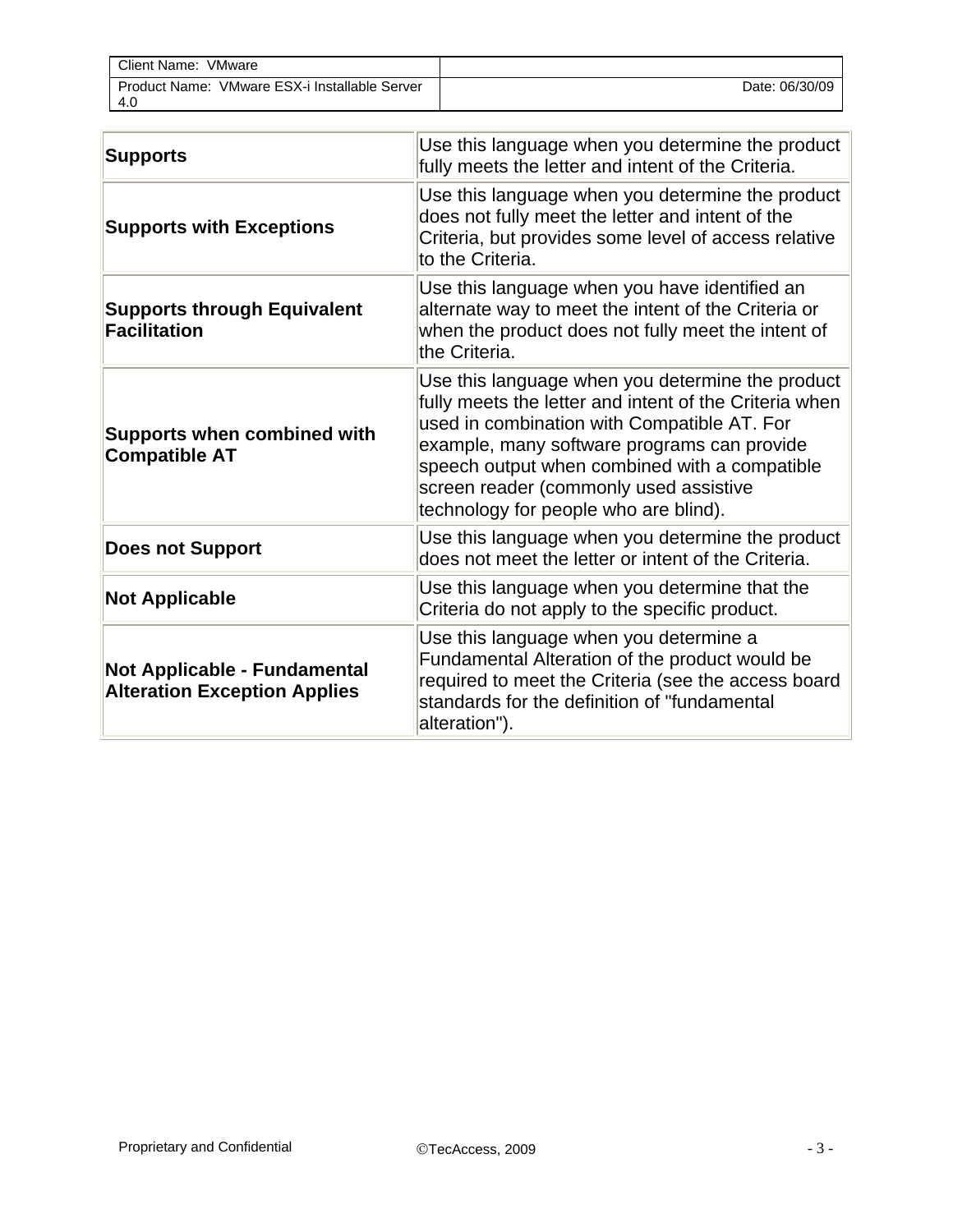| Client Name: VMware                                  |                |
|------------------------------------------------------|----------------|
| Product Name: VMware ESX-i Installable Server<br>4.C | Date: 06/30/09 |

| 1194.21 Software Applications and Operating Systems                                                                                                                                                                                                                                                                                                                                                                                                                                                                                                                                         |                                           |                                                                                                                                                                                                                                                                                                                                                                                                                                                                                  |  |
|---------------------------------------------------------------------------------------------------------------------------------------------------------------------------------------------------------------------------------------------------------------------------------------------------------------------------------------------------------------------------------------------------------------------------------------------------------------------------------------------------------------------------------------------------------------------------------------------|-------------------------------------------|----------------------------------------------------------------------------------------------------------------------------------------------------------------------------------------------------------------------------------------------------------------------------------------------------------------------------------------------------------------------------------------------------------------------------------------------------------------------------------|--|
| <b>Criteria</b>                                                                                                                                                                                                                                                                                                                                                                                                                                                                                                                                                                             | <b>Supporting</b><br><b>Features</b>      | <b>Remarks and explanations</b>                                                                                                                                                                                                                                                                                                                                                                                                                                                  |  |
| (a) When software is designed to run on a<br>system that has a keyboard, product<br>functions shall be executable from a<br>keyboard where the function itself or the<br>result of performing a function can be<br>discerned textually.                                                                                                                                                                                                                                                                                                                                                     | <b>Supports with</b><br><b>Exception</b>  | The Windows based GUI accessed through<br>the VMware vSphere client, does not allow<br>keyboard access to all screens and all<br>functions. For example, the Windows based<br>GUI accessed through the VMware vSphere<br>client 4.0 does allow the user to move the<br>focus from one tab to another in the Inventory,<br>however even though the focus moves from<br>tab to tab, there is no way to access the<br>content of the of tab with either the space or<br>enter keys. |  |
| (b) Applications shall not disrupt or disable<br>activated features of other products that are<br>identified as accessibility features, where<br>those features are developed and<br>documented according to industry<br>standards. Applications also shall not<br>disrupt or disable activated features of any<br>operating system that are identified as<br>accessibility features where the application<br>programming interface for those<br>accessibility features has been documented<br>by the manufacturer of the operating<br>system and is available to the product<br>developer. | <b>Supports with</b><br>Exceptions        | The Windows based GUI accessed through<br>the VMware vSphere client 4.0 does honor or<br>extend some Windows high contrast settings<br>but does not allow large font settings.                                                                                                                                                                                                                                                                                                   |  |
| (c) A well-defined on-screen indication of<br>the current focus shall be provided that<br>moves among interactive interface<br>elements as the input focus changes. The<br>focus shall be programmatically exposed so<br>that Assistive Technology can track focus<br>and focus changes.                                                                                                                                                                                                                                                                                                    | <b>Supports with</b><br><b>Exceptions</b> | The Windows based GUI accessed through<br>the VMware vSphere client does not always<br>provide accurate indicators of focus on the<br>current screen.                                                                                                                                                                                                                                                                                                                            |  |
| (d) Sufficient information about a user<br>interface element including the identity,<br>operation and state of the element shall be<br>available to Assistive Technology. When an<br>image represents a program element, the<br>information conveyed by the image must<br>also be available in text.                                                                                                                                                                                                                                                                                        | <b>Exceptions</b>                         | Supports with The Windows based GUI accessed through<br>the VMware vSphere client does not always<br>present accurate information to the user of<br>Assistive Technology.                                                                                                                                                                                                                                                                                                        |  |
| (e) When bitmap images are used to<br>identify controls, status indicators, or other<br>programmatic elements, the meaning<br>assigned to those images shall be<br>consistent throughout an application's<br>performance.                                                                                                                                                                                                                                                                                                                                                                   | <b>Supports</b>                           | Bitmap images are used in a consistent<br>manner.                                                                                                                                                                                                                                                                                                                                                                                                                                |  |

 $\equiv$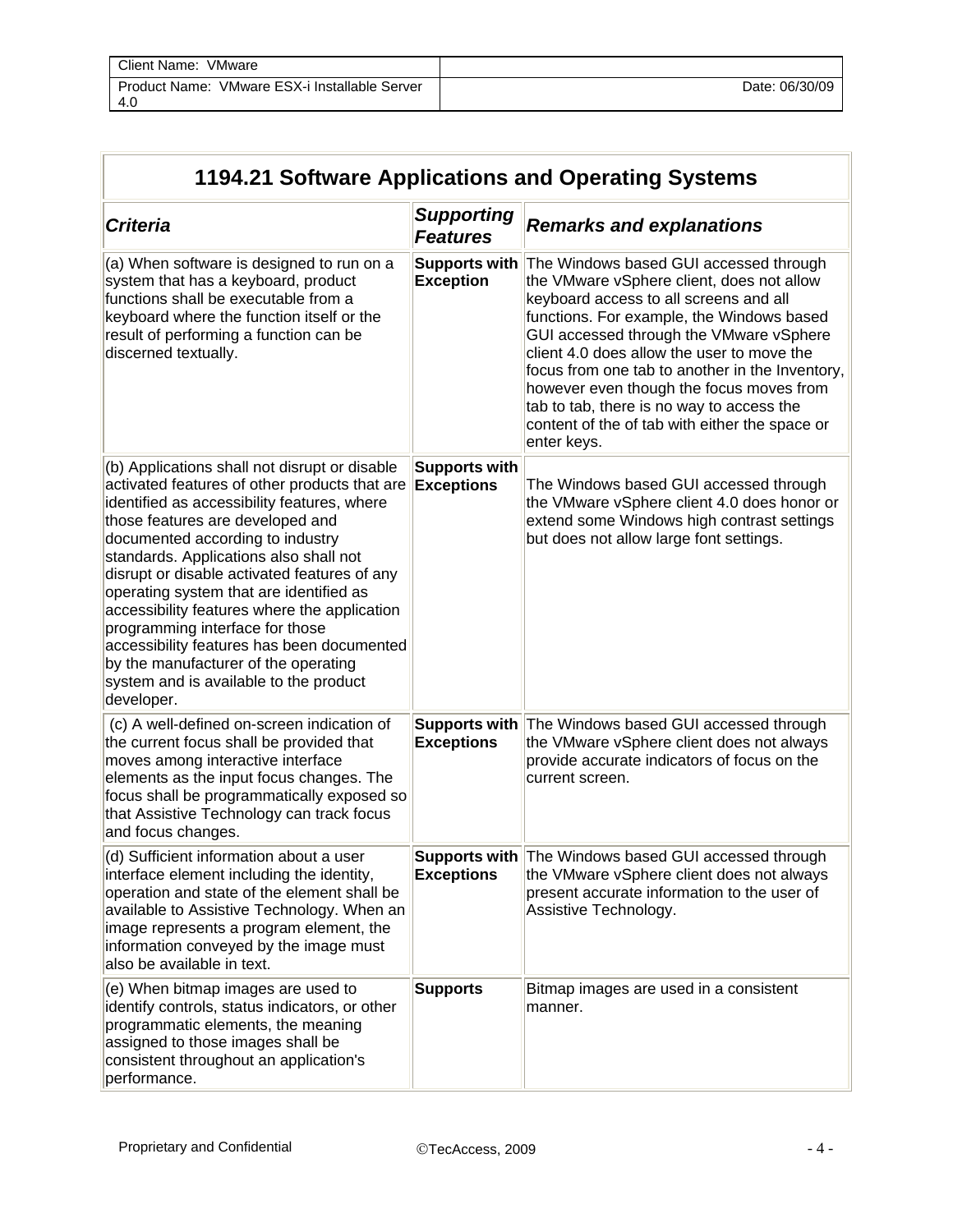| Client Name:<br>VMware                                  |                |
|---------------------------------------------------------|----------------|
| VMware ESX-i Installable Server<br>Product Name:<br>4.G | Date: 06/30/09 |

| (f) Textual information shall be provided<br>through operating system functions for<br>displaying text. The minimum information<br>that shall be made available is text content,<br>text input caret location, and text attributes.                           | <b>Exceptions</b>                         | <b>Supports with Not all text is displayed through operating</b><br>system function for displaying text.                                                                                                                                                                                                                                          |
|---------------------------------------------------------------------------------------------------------------------------------------------------------------------------------------------------------------------------------------------------------------|-------------------------------------------|---------------------------------------------------------------------------------------------------------------------------------------------------------------------------------------------------------------------------------------------------------------------------------------------------------------------------------------------------|
| (g) Applications shall not override user<br>selected contrast and color selections and<br>other individual display attributes.                                                                                                                                | <b>Supports with</b><br><b>Exceptions</b> | The Windows based GUI accessed through<br>the VMware vSphere client 4.0 does honor or<br>extend some Windows high contrast settings<br>but does not allow large font settings.<br>See 1194.21(a)                                                                                                                                                  |
| (h) When animation is displayed, the<br>information shall be displayable in at least<br>one non-animated presentation mode at the<br>option of the user.                                                                                                      | <b>Not</b><br><b>Applicable</b>           | There is no animation in the application                                                                                                                                                                                                                                                                                                          |
| (i) Color coding shall not be used as the<br>only means of conveying information,<br>indicating an action, prompting a response,<br>or distinguishing a visual element.                                                                                       | <b>Supports</b>                           | This product does not use color coding as the<br>only means to convey information, indicating<br>an action, prompting responses or<br>distinguishing visual elements.                                                                                                                                                                             |
| (j) When a product permits a user to adjust<br>color and contrast settings, a variety of<br>color selections capable of producing a<br>range of contrast levels shall be provided.                                                                            | <b>Not</b><br>Applicable                  | The VMware vSphere client does not permit a<br>user to adjust color or contrast selections<br>through the product itself. The product<br>inherits some settings from Microsoft<br>Windows which provides a range of contrast<br>levels for applications that allow a user to<br>adjust color and contrast settings see<br>1194.21 $(g)$ and $(a)$ |
| (k) Software shall not use flashing or<br>blinking text, objects, or other elements<br>having a flash or blink frequency greater<br>than 2 Hz and lower than 55 Hz.                                                                                           | <b>Supports</b>                           | No flashing or blinking text is used in this<br>product.                                                                                                                                                                                                                                                                                          |
| (I) When electronic forms are used, the<br>form shall allow people using Assistive<br>Technology to access the information, field<br>elements, and functionality required for<br>completion and submission of the form,<br>including all directions and cues. | <b>Supports</b>                           | When using the Windows based GUI<br>accessed through the VMware vSphere client<br>all form fields are accessible to Assistive<br>Technology(AT)                                                                                                                                                                                                   |

| 1194.22 Web-based Internet information and applications                                                  |  |  |  |
|----------------------------------------------------------------------------------------------------------|--|--|--|
| <b>Remarks</b> and<br><b>Supporting Features</b><br><b>Criteria</b><br>explanations                      |  |  |  |
| No Images are used in the<br>$\ $ (a) A text equivalent for every non-text element <b>Not Applicable</b> |  |  |  |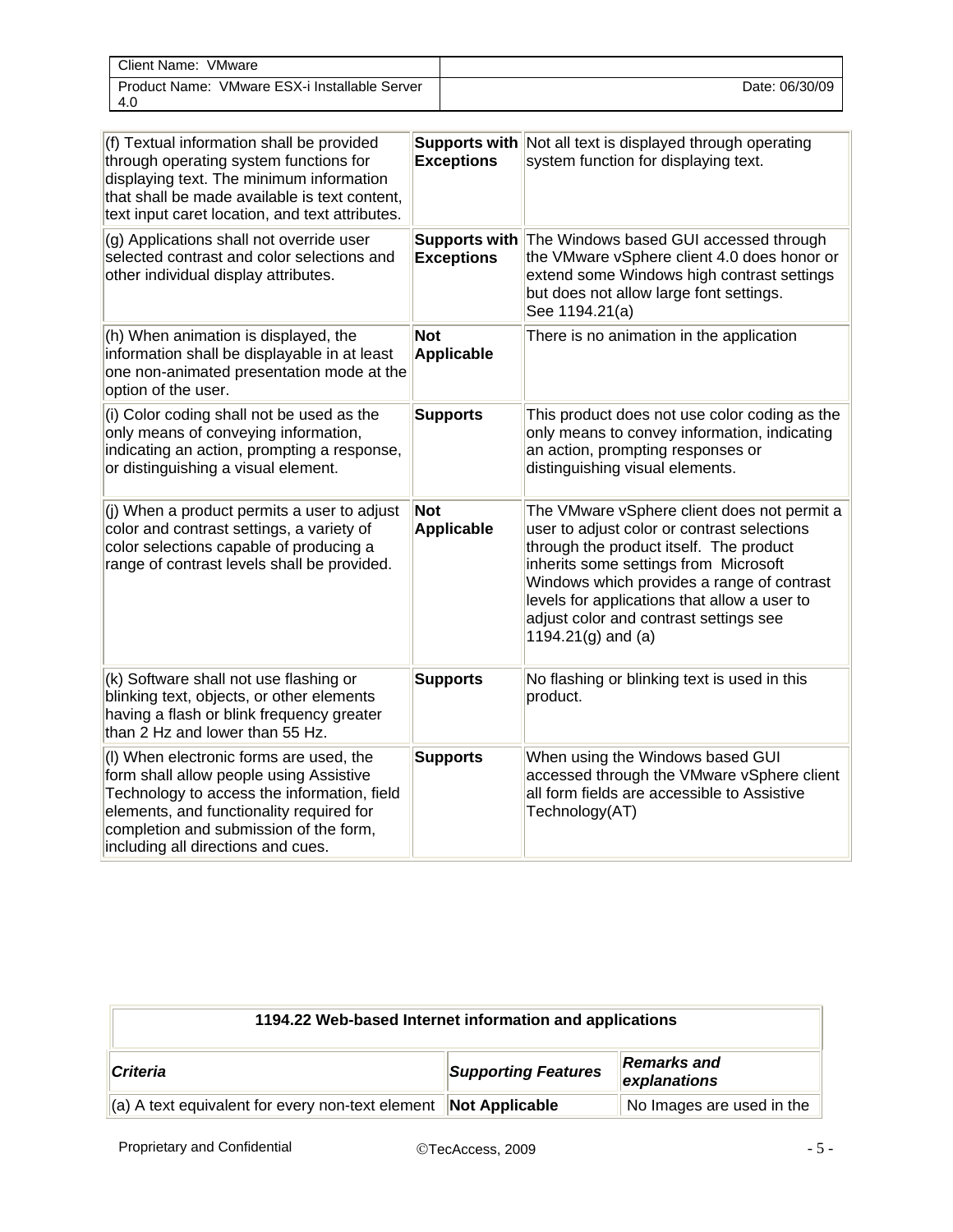| Client Name:<br>VMware                                  |                |
|---------------------------------------------------------|----------------|
| VMware ESX-i Installable Server<br>Product Name:<br>4.0 | Date: 06/30/09 |

| shall be provided (e.g., via "alt", "longdesc", or<br>in element content).                                                                                                                                                                                                                                         |                                           | Managed Object Browser                                            |
|--------------------------------------------------------------------------------------------------------------------------------------------------------------------------------------------------------------------------------------------------------------------------------------------------------------------|-------------------------------------------|-------------------------------------------------------------------|
| (b) Equivalent alternatives for any multimedia<br>presentation shall be synchronized with the<br>presentation.                                                                                                                                                                                                     | <b>Not applicable</b>                     | There is no multimedia.                                           |
| (c) Web pages shall be designed so that all<br>information conveyed with color is also<br>available without color, for example from<br>context or markup.                                                                                                                                                          | <b>Supports</b>                           | Color is not used as a sole<br>means of conveying<br>information. |
| (d) Documents shall be organized so they are<br>readable without requiring an associated style<br>sheet.                                                                                                                                                                                                           | <b>Supports</b>                           | When Style Sheets are<br>disabled the page is usable              |
| (e) Redundant text links shall be provided for<br>each active region of a server-side image map.                                                                                                                                                                                                                   | <b>Not applicable</b>                     | Server-side image maps<br>are not used.                           |
| (f) Client-side image maps shall be provided<br>instead of server-side image maps except<br>where the regions cannot be defined with an<br>available geometric shape.                                                                                                                                              | Not applicable                            | Client-side image maps are<br>not used.                           |
| (g) Row and column headers shall be identified<br>for data tables.                                                                                                                                                                                                                                                 | <b>Supports</b>                           | Column headers for data<br>tables have TH tags.                   |
| (h) Markup shall be used to associate data cells<br>and header cells for data tables that have two<br>or more logical levels of row or column headers.                                                                                                                                                             | Not applicable                            | Data tables do not have<br>multilevel columns or rows.            |
| (i) Frames shall be titled with text that facilitates<br>frame identification and navigation                                                                                                                                                                                                                       | Not applicable                            | Frames are not used                                               |
| (j) Pages shall be designed to avoid causing the <b>Supports</b><br>screen to flicker with a frequency greater than 2<br>Hz and lower than 55 Hz.                                                                                                                                                                  |                                           | Pages do not flash or blink.                                      |
| (k) A text-only page, with equivalent information<br>or functionality, shall be provided to make a<br>web site comply with the provisions of this part,<br>when compliance cannot be accomplished in<br>any other way. The content of the text-only<br>page shall be updated whenever the primary<br>page changes. | Not applicable                            |                                                                   |
| (I) When pages utilize scripting languages to<br>display content, or to create interface elements,<br>the information provided by the script shall be<br>identified with functional text that can be read<br>by Assistive Technology.                                                                              | <b>Supports with</b><br><b>Exceptions</b> | Not all Interfaces are<br>keyboard accessible.                    |
| (m) When a web page requires that an applet,<br>plug-in or other application be present on the<br>client system to interpret page content, the<br>page must provide a link to a plug-in or applet<br>that complies with §1194.21(a) through (I).                                                                   | <b>Not applicable</b>                     | Plug-ins are not used.                                            |
| (n) When electronic forms are designed to be<br>completed on-line, the form shall allow people<br>using Assistive Technology to access the                                                                                                                                                                         | <b>Not Applicable</b>                     | No form fields are used.                                          |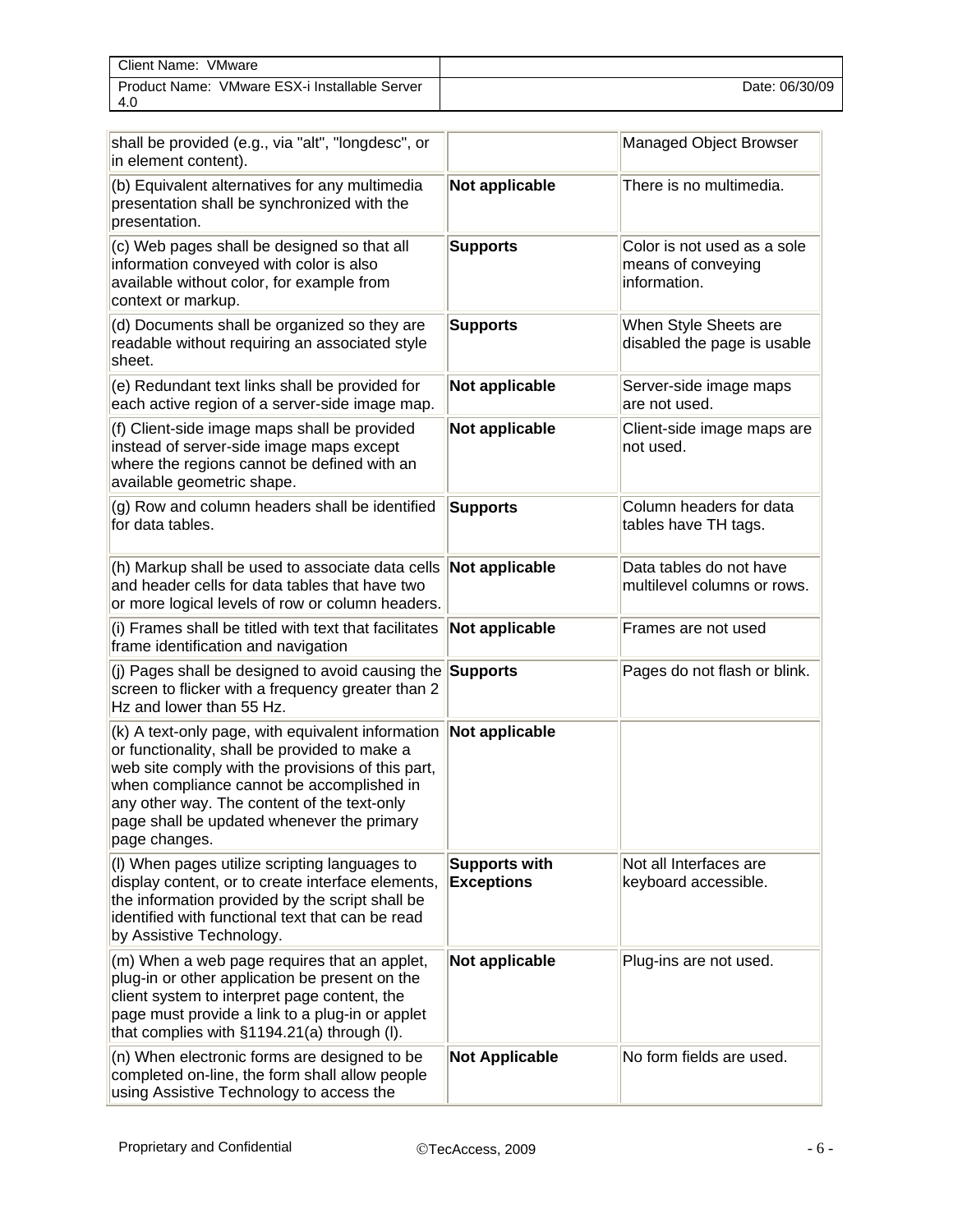| Client Name:<br>VMware                                  |                |
|---------------------------------------------------------|----------------|
| VMware ESX-i Installable Server<br>Product Name:<br>4.0 | Date: 06/30/09 |

| information, field elements, and functionality<br>required for completion and submission of the<br>form, including all directions and cues.                   |                       |                                                                                                                  |
|---------------------------------------------------------------------------------------------------------------------------------------------------------------|-----------------------|------------------------------------------------------------------------------------------------------------------|
| (o) A method shall be provided that permits<br>users to skip repetitive navigation links.                                                                     | <b>Not Applicable</b> | There are no repetitive<br>navigation links but they are<br>not required as there is no<br>repetitive navigation |
| $ $ (p) When a timed response is required, the user <b>Not applicable</b><br>shall be alerted and given sufficient time to<br>indicate more time is required. |                       | There are no timed<br>responses required.                                                                        |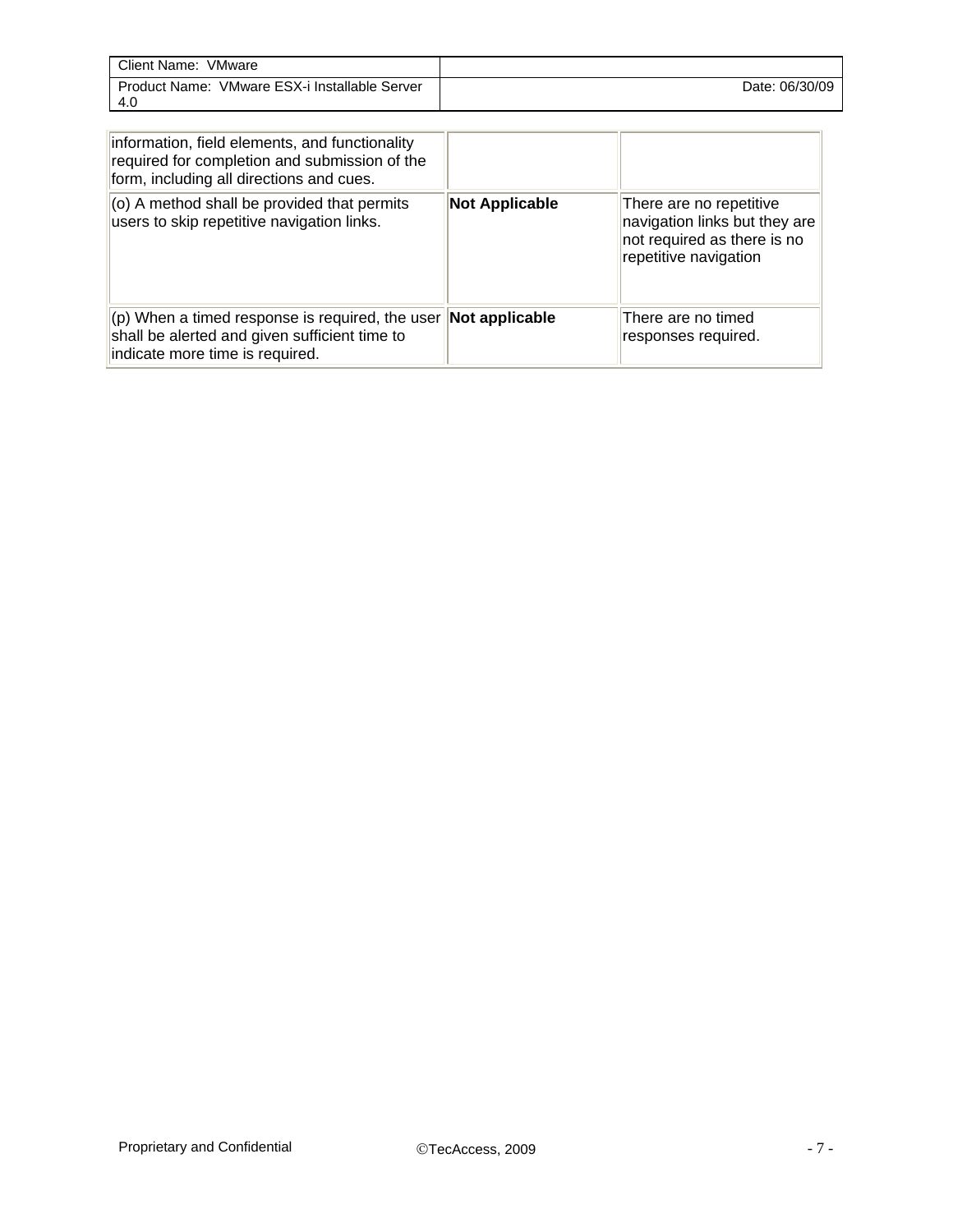| 1194.31 Functional performance criteria                                                                                                                                                                                                                                                                                          |                                           |                                                                                                                                                                                                                                                                                                                                                                                                                                                                                                                                                                                                                                                                                                |  |
|----------------------------------------------------------------------------------------------------------------------------------------------------------------------------------------------------------------------------------------------------------------------------------------------------------------------------------|-------------------------------------------|------------------------------------------------------------------------------------------------------------------------------------------------------------------------------------------------------------------------------------------------------------------------------------------------------------------------------------------------------------------------------------------------------------------------------------------------------------------------------------------------------------------------------------------------------------------------------------------------------------------------------------------------------------------------------------------------|--|
| <b>Criteria</b>                                                                                                                                                                                                                                                                                                                  | <b>Supporting</b><br><b>Features</b>      | <b>Remarks and explanations</b>                                                                                                                                                                                                                                                                                                                                                                                                                                                                                                                                                                                                                                                                |  |
| (a) At least one mode of operation and<br>information retrieval that does not require<br>user vision shall be provided, or support for<br>assistive technology used by people who<br>are blind or visually impaired shall be<br>provided.                                                                                        | <b>Supports with</b><br><b>Exceptions</b> | Screen reader users can use SSH to access<br>the server from an accessible computer<br>running a screen reader. However the<br>functionality on ESXi Installable with a<br>Command Level Interface is extremely limited.<br>Screen reader users can use SSH to access<br>the server from an accessible computer<br>running a screen reader. SSH must be<br>specifically configured to work on ESX-i<br>Installable 4.0<br>The Windows based GUI accessed through<br>the VMware vSphere client does not provide<br>total support for Assistive Technology.<br>The Web based GUI accessed through the<br>VmWare VI Web Access Client does not<br>provide total support for Assistive Technology. |  |
| (b) At least one mode of operation and<br>information retrieval that does not require<br>visual acuity greater than 20/70 shall be<br>provided in audio and enlarged print output<br>working together or independently, or<br>support for assistive technology used by<br>people who are visually impaired shall be<br>provided. | <b>Supports</b>                           | Screen magnification users can use SSH to<br>access the server from an accessible<br>computer.<br>The Windows based GUI accessed through<br>the VMware vSphere client allows use of<br>screen magnification software.<br>The Web based GUI accessed through the<br>VMware VI Web Access Client allows use of<br>screen magnification software.                                                                                                                                                                                                                                                                                                                                                 |  |
| (c) At least one mode of operation and<br>information retrieval that does not require<br>user hearing shall be provided, or support<br>for assistive technology used by people who<br>are deaf or hard of hearing shall be<br>provided.                                                                                          | <b>Supports</b>                           | User hearing is not required.                                                                                                                                                                                                                                                                                                                                                                                                                                                                                                                                                                                                                                                                  |  |
| (d) Where audio information is important for<br>the use of a product, at least one mode of<br>operation and information retrieval shall be<br>provided in an enhanced auditory fashion,<br>or support for assistive hearing devices<br>shall be provided.                                                                        | <b>Not</b><br><b>Applicable</b>           | Audio information is not used.                                                                                                                                                                                                                                                                                                                                                                                                                                                                                                                                                                                                                                                                 |  |